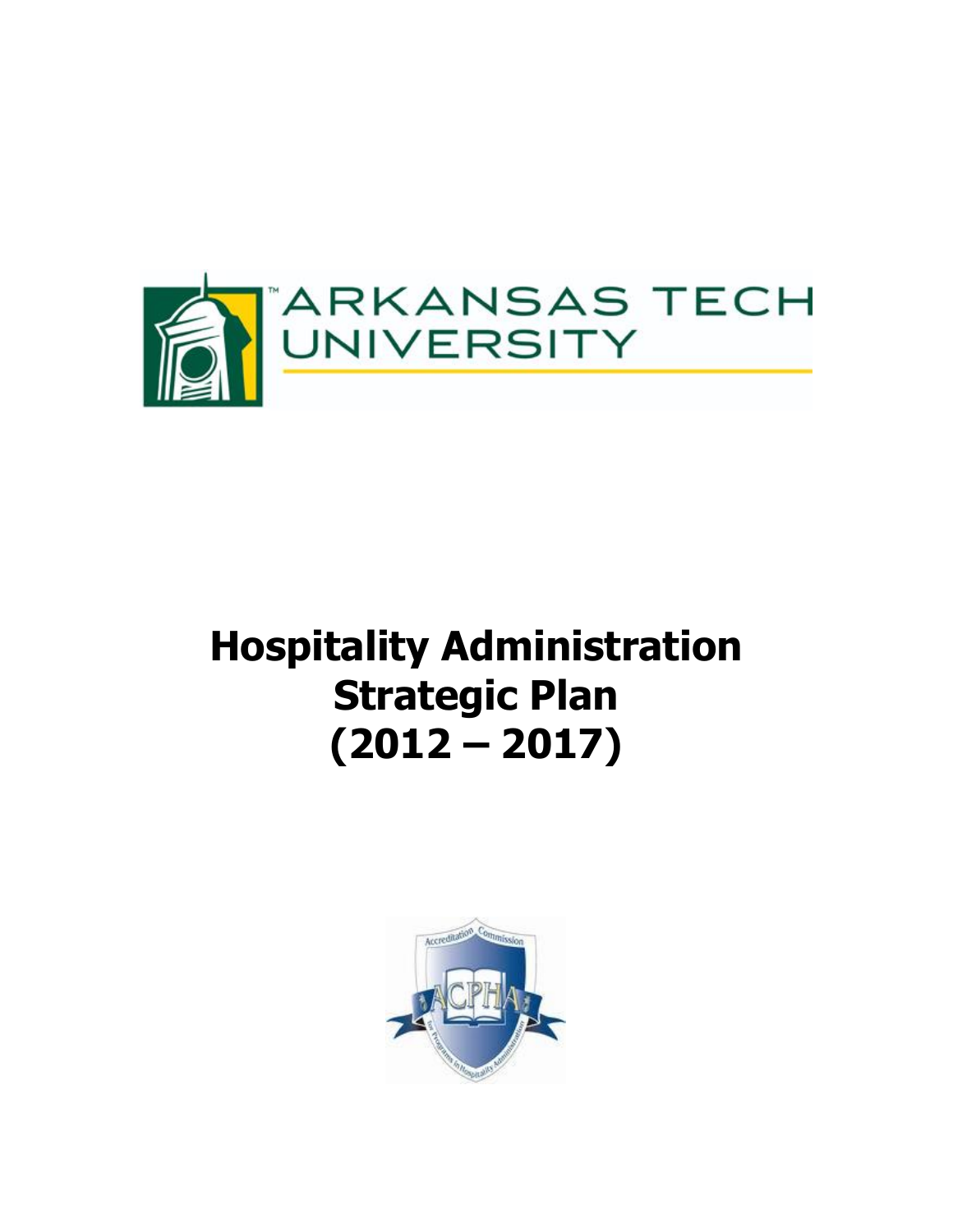# **Arkansas Tech University Mission Statement**

Arkansas Tech University, a state-supported institution of higher education, is dedicated to nurturing scholastic development, integrity, and professionalism. The University offers a wide range of traditional and innovative programs which provide a solid educational foundation for life-long learning to a diverse community of learners.

## **College of Engineering and Applied Sciences Mission Statement**

The mission of the College is to provide high quality opportunities for learning that prepare students for their chosen profession and provide a foundation for life-long learning.

## **Hospitality Administration Program Vision**

The program will develop leaders in the Hospitality profession.

## **Hospitality Administration Program Mission Statement**

The mission of the Hospitality Administration Program is to provide quality education in hospitality administration, build a foundation for professional growth and development and encourage lifelong learning.

(Summer 2013)

# **Hospitality Administration Core Values**

The Hospitality Administration Program is committed to:

- Community Service
- Personal and Professional Development
- Embracing Diversity
- Lifelong Learning
- Life/Work Balance
- Communication
- Problem Solving
- Harmony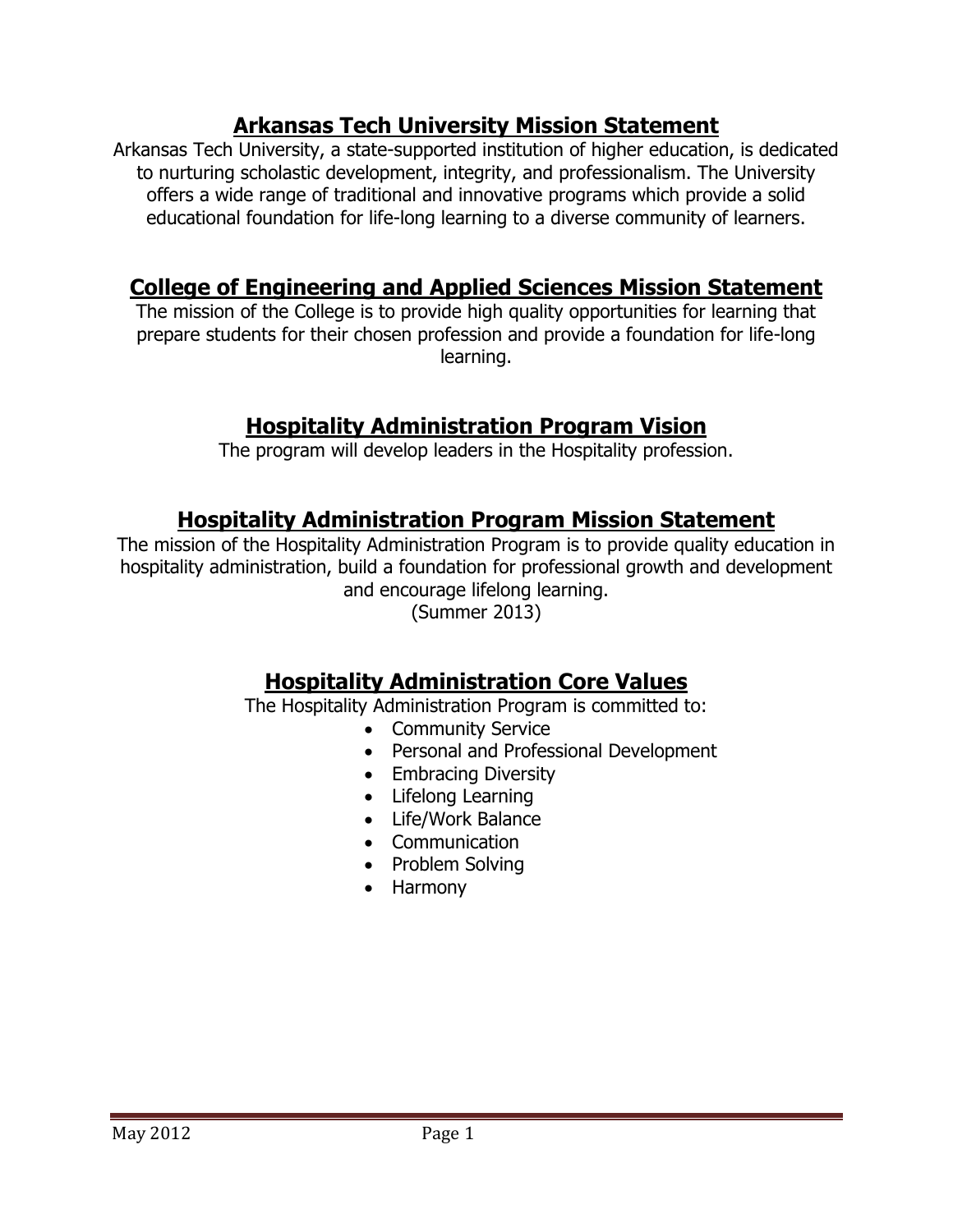## **HOSPITALITY ADMINISTRATION STRATEGIC PLAN 2012-2017**

In July 1993, the Hotel/Restaurant Management (HRM) Program was moved from the School of Business to the Department of Recreation and Park Administration in the School of System Science. A strategic plan (position paper) was prepared by the combined faculty to establish goals and objectives for the new department, which was renamed the Department of Parks, Recreation, and Hospitality Administration.

A major revision to the HRM Program Curriculum was also completed at this time and HRM Program was renamed Hospitality Administration. The 1993 Strategic Plan called for several goals for the new department including a new faculty position, a full time secretary, a commercial kitchen and accreditation for Hospitality Administration.

Table 1 summarizes the status of the goals and objectives from the 1993 strategic plan.

|    | <b>Goals and Objectives from</b><br>1993 Strategic Plan    | Achieved | <b>Not</b><br>Achieved | Comments                                                                    |
|----|------------------------------------------------------------|----------|------------------------|-----------------------------------------------------------------------------|
| 1. | Hiring second full time HA<br>faculty                      | 1994     |                        |                                                                             |
| 2. | Transfer all components<br>necessary for HA Program        |          |                        |                                                                             |
|    | - Work study funds                                         | 1994     |                        |                                                                             |
|    | - Fellowships                                              |          | X                      | No positions                                                                |
|    | - Performance scholarship                                  | 1994     |                        |                                                                             |
|    | - Library funds                                            |          | X                      | No additional funds                                                         |
|    | - Travel funds                                             |          | X                      | No additional funds                                                         |
|    | - Supplies and service                                     | 1994     |                        |                                                                             |
|    | allocations                                                |          |                        |                                                                             |
| 3. | Remodeling of Williamson Hall<br>to accommodate HA faculty | 1994     |                        | Divided existing conference room                                            |
| 4. | Funding for internship<br>supervision during summer        | 1994     |                        | All HA faculty have some summer<br>funding if desired.                      |
| 5. | Full time secretary                                        | 1994     |                        |                                                                             |
| 6. | 12-month department head                                   | 1994     |                        | DH has $9 + 2$ appointment.                                                 |
| 7. | Addition of commercial food<br>lab and dining room         | 2002     |                        | \$800,000 addition with state-of-<br>the-art appliances and<br>furnishings. |
| 8. | Accreditation for HA Program                               |          | X                      | Beginning accreditation process<br>in 2003                                  |

## **Table 1 Status of Goals from 1993 Strategic Plan**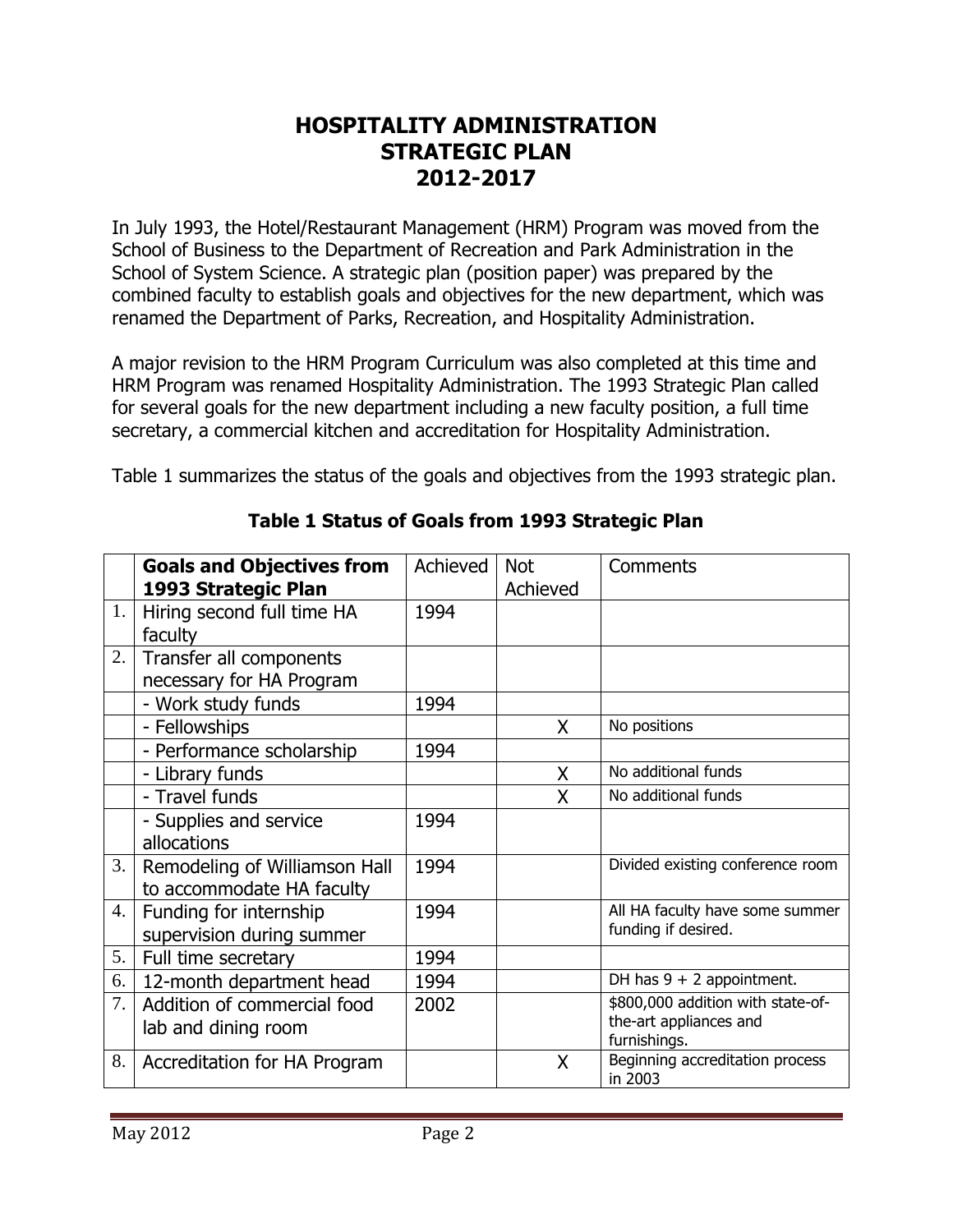The strategic plan was continuously reviewed on a yearly basis during the PRHA Retreat or faculty meetings and was revised as needed.

A new Strategic Plan was created in 2002 due to the addition of the commercial food lab and dining room and the initiation of the accreditation process. The strategic plan that resulted was an updated plan with goals and objectives for the next 5-year planning cycle (2002-2007). $1$ 

The 2002 HA Strategic Plan was reviewed in 2007; which resulted in an updated plan with goals and objectives for the next 5-year cycle  $(2007-2012)$ .<sup>2</sup> A review of the goals and objectives from the 2007 plan can be found on pages 5-6 of this document. A number of the objectives from the 2007 Strategic Plan were met or exceeded.

An updated HA Strategic Plan was developed in the summer of 2012. The 2012 Hospitality Administration Strategic Plan was reviewed in June of 2014 in preparation to reaffirm ACPHA accreditation. The Strategic Plan that resulted was a revised plan with goals and objectives to guide the program through this 5-year planning cycle (2012- 2017). This updated plan was based on the five goals developed by Arkansas Tech University's Strategic Planning process and were adopted in 2007.

 $\overline{a}$ 

<sup>&</sup>lt;sup>1</sup> Strategic Plan, Hospitality Administration, Arkansas Tech University, 2002.

<sup>2</sup> Strategic Plan, Hospitality Administration, Arkansas Tech University, 2007.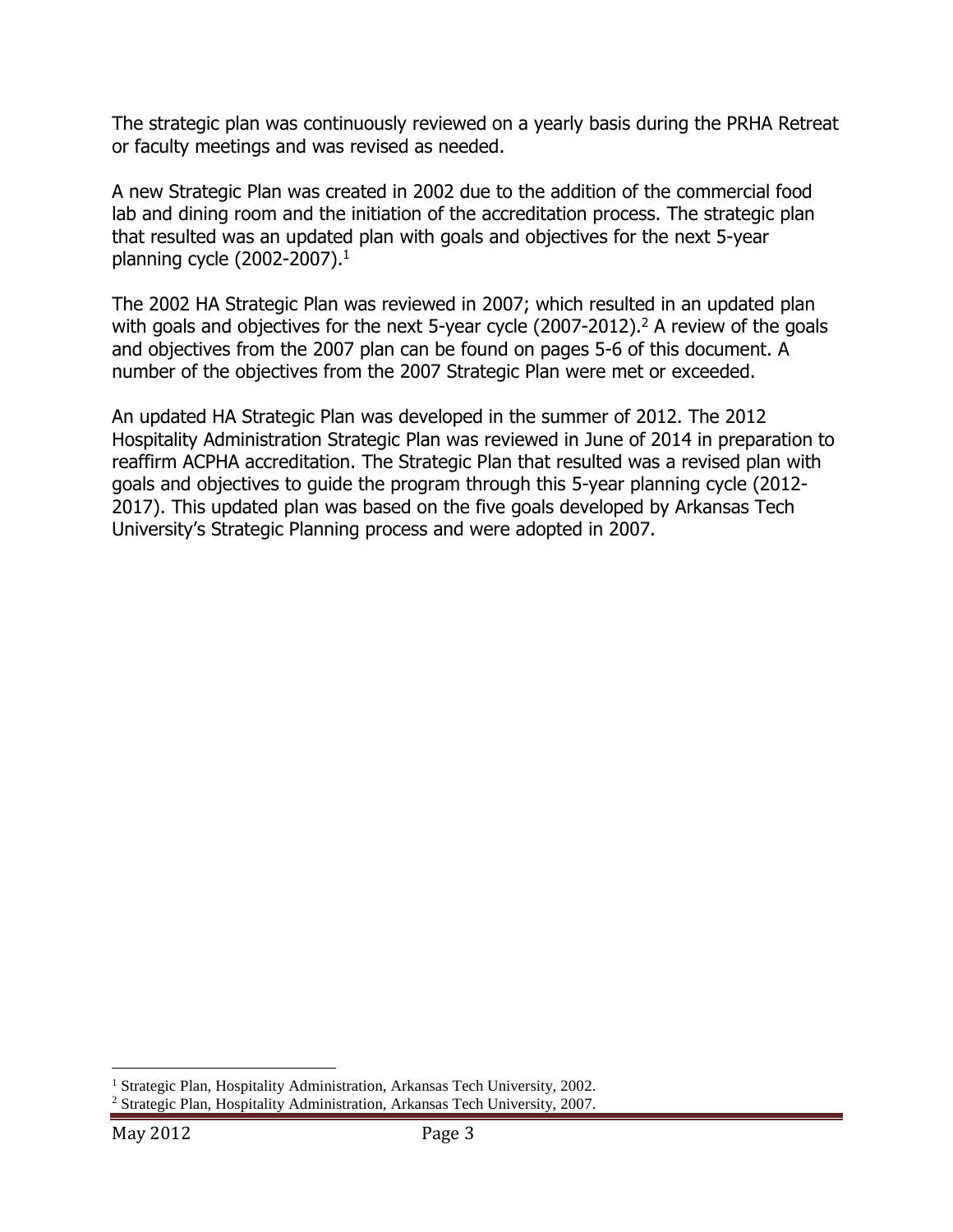#### **Arkansas Tech University Goals 2006/07 – Present**

Goal One: Enhance the creation and delivery of first quality education services. Goal Two: Improve enrollment management by focusing on student success. Goal Three: Develop the physical plant to be appropriate to the university mission. Goal Four: Expand university partnerships with private individuals, corporations, and foundations.

Goal Five: Effectively market the university.

#### **Hospitality Administration Program Goals 2012-2017**

**Goal One**: To provide quality undergraduate education, through teaching, technology, and field experiences, that prepare professional graduates in food and beverage management, lodging and club management, and tourism and event management.

**Goal Two**: Promote the HA Program and the uniqueness of its curricula in Arkansas and surrounding region; recruit quality individuals for the HA Program statewide, regionally, and nationally.

**Goal Three**: Upgrade the physical facilities of the HA Program and the PRHA Department.

**Goal Four**: Increase the HA endowment fund in order to provide scholarships; increase the support of alumni and friends.

**Goal Five**: Effectively market the HA Program and the uniqueness of its curricula.

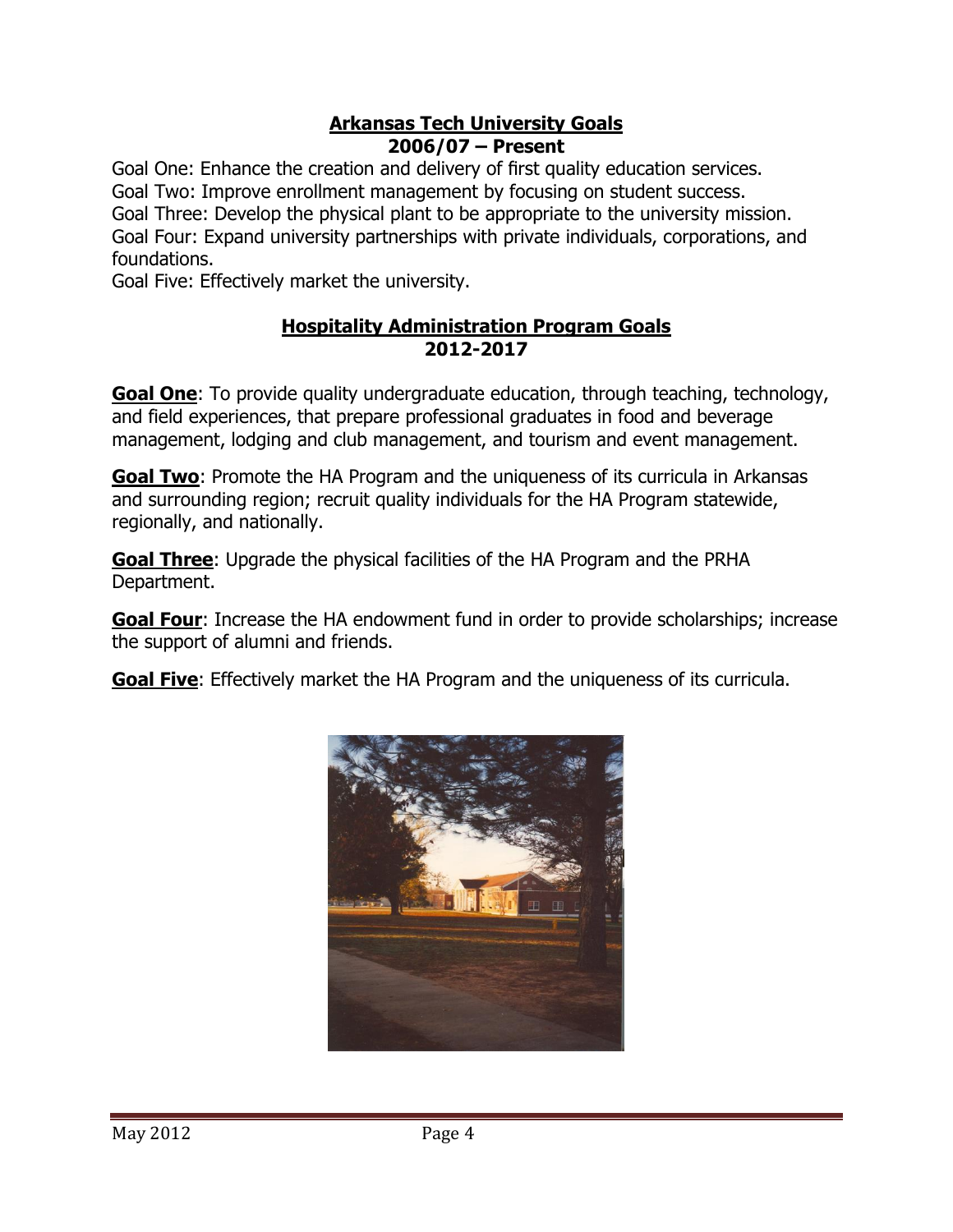### **Summary of the 2007 HA Goals and Objectives**

**HA Goal #1:** Provide quality undergraduate education, through teaching, technology, and field experiences, that prepares professional graduates in hospitality administration.

| <b>Objectives</b>                            | <b>Achieved</b> | Comments                                        |
|----------------------------------------------|-----------------|-------------------------------------------------|
| 1. Engage HA Advisory Committee              | No.             | We have not been consistent in holding at       |
|                                              |                 | least one meeting a year.                       |
| 2. Accredit Hospitality Administration       | Yes             | First ACPHA accredited program in the state     |
| Program                                      |                 | (2007).                                         |
| 3. Increase number of tourism courses        | Yes             | Currently offer two tourism courses.            |
| 4. Add advanced hotel operations course      | Yes             | Currently offer advanced lodging course         |
|                                              |                 | (HA 4243)                                       |
| 5. Increase funds for professional           | Yes             | There are various options on campus in order    |
| development                                  |                 | to obtain professional development funds        |
|                                              |                 | (not as many available to non-tenured track     |
|                                              |                 | faculty.                                        |
| 6. Increase faculty travel funds             | No              | Continue to request, but request is denied -    |
|                                              |                 | been the same since 1993.                       |
| 7. Increase library funds                    | No.             | No increase noted.                              |
| 8. Encourage HA faculty to have an active    | No.             | Not met at this time due to resistance from     |
| research project and/or grant                |                 | faculty $-$ need to encourage faculty to do so. |
| 9. Encourage and support faculty to become   | <b>No</b>       | Need to encourage faculty to obtain             |
| Certified Hospitality Educators (CHE) and/or |                 | professional development funds to do so.        |
| Certified Hospitality Administrators (CHA)   |                 |                                                 |

**HA Goal #2:** Promote the HA Program and the uniqueness of its curricula in Arkansas and surrounding region; recruit quality individuals for the HA Program statewide, regionally, nationally, and internationally; and increase retention and graduation rates of HA students.

| <b>Objectives</b>                            | <b>Achieved</b> | Comments                                                              |
|----------------------------------------------|-----------------|-----------------------------------------------------------------------|
| 1. Develop marketing plan for HA Program     | Yes             | Completed in HA 4013 Hospitality<br>Marketing and Sales - but need to |
|                                              |                 | continue to revise                                                    |
| 2. Upgrade HA web page                       | Yes             | The entire departmental webpage is a<br>work in progress              |
| 3. Continue articulation agreement with      | <b>Yes</b>      | We have continued to maintain                                         |
| Arkansas high schools using the ProStart and |                 | agreements and promote our program                                    |
| LMP programs                                 |                 | through this venue                                                    |
| 4. Add a sign for Williamson Dining Room on  | No.             | Goal not met, sign not added at this time                             |
| east entrance along El Paso                  |                 |                                                                       |
| 5. Produce an annual report on HA            | Yes             | Special Event Coordinator completes yearly                            |
| program/activities                           |                 | reports                                                               |
| 6. Develop an attractive brochure for        | Yes             | This goal also continues to be a work in                              |
| <b>Hospitality Administration</b>            |                 | progress - we have brochure, but would                                |
|                                              |                 | like a new one                                                        |
| 7. Encourage Hospitality students to do      | Yes             | HA students do provide a number of                                    |
| community service                            |                 | community service/service learning hours                              |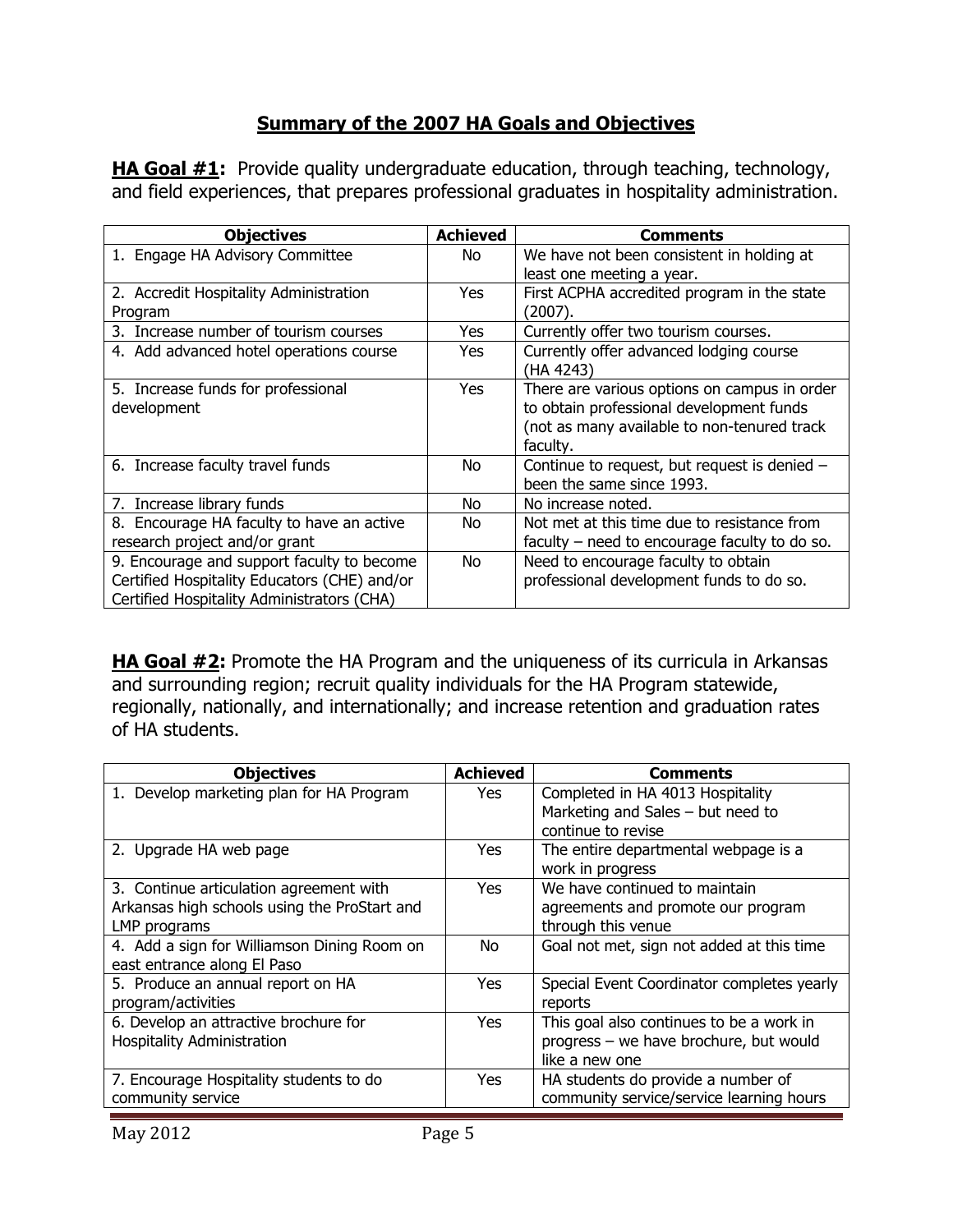**HA Goal #3**: Upgrade the physical facilities of the HA Program and the PRHA **Department** 

| <b>Objectives</b>                | <b>Achieved</b> | <b>Comments</b>                                      |
|----------------------------------|-----------------|------------------------------------------------------|
| 1. Develop lodging lab to better | No.             | We do have a relationship with ATU Lakepoint         |
| educate students to lodging      |                 | Conference Center, but it really does not serve as a |
| operations                       |                 | lodging lab. Goal not met at this time.              |
| 2. Establish an equipment        | No.             | This conversation has taken place with the Dean a    |
| endowment for food lab and       |                 | number of times, but we do not have an endowment     |
| dining room in Williamson        |                 | fund or a capital equipment budget at this time.     |
| 3. Remodel Williamson            | No.             | Some minor improvements have been made, but noting   |
|                                  |                 | major. Carpet was replaced in Williamson 125         |
| 4. Carpet upstairs classroom and | No.             | Goal has not been met at this time, but there is     |
| hallway                          |                 | discussion as to when this will take place.          |
| 5. Upgrade computers in          | Yes             | Computers have been upgraded in classrooms and labs. |
| classroom and labs               |                 |                                                      |

## **HA Goal #4:** Increase external funding for the HA Program

| <b>Objectives</b>                                | <b>Achieved</b> | Comments                                            |
|--------------------------------------------------|-----------------|-----------------------------------------------------|
| 1. Increase HA endowment for                     | No.             | Have requested additional funds yearly, but have    |
| equipment                                        |                 | not received.                                       |
| 2. Obtain funds for an endowed                   | No.             | Have requested (J.Q. Hammonds), but did not         |
| professorship                                    |                 | receive                                             |
| 3. Encourage faculty to be active in             | Yes             | Met - have faculty involved with ICHRIE, AHA,       |
| professional and community                       |                 | ACF, Governor's conference, etc.                    |
| organizations                                    |                 |                                                     |
| 4. Conduct HA alumni survey                      | <b>Yes</b>      | At least one HA alumni survey has been              |
|                                                  |                 | completed, but need to be more consistent with      |
|                                                  |                 | conducting survey.                                  |
| 5. Organize 25 <sup>th</sup> Anniversary Reunion | Yes             | Met – did host $25th$ Reunion in 2008               |
| 6. Provide promotional items with HA             | Yes             | We have purchased promotional items $-$ but not     |
| logo                                             |                 | always on a consistent basis.                       |
| 7. Continue PRHA Career Opportunities            | <b>Yes</b>      | Have continued to host PRHA Career Opportunities    |
| Day                                              |                 | Day in the department $-$ it is now a class project |
| 8. Increase number of HA Scholarships            | No.             | This continues to be a work in progress also.       |

#### **HA Goal #5:** Effectively market the HA Program

| <b>Objectives</b>                                       | <b>Achieved</b> | <b>Comments</b>                                                                                                |
|---------------------------------------------------------|-----------------|----------------------------------------------------------------------------------------------------------------|
| 1. Provide promotional<br>materials for HA with ATU and | Yes             | This continues to be a work in progress as we have<br>acquired some promotional materials, but keeping them in |
| HA logo                                                 |                 | stock can be a challenge.                                                                                      |
| 2. Develop attractive brochure                          | No.             | Goal has not been met $-$ a work in progress                                                                   |
| for HA Program                                          |                 |                                                                                                                |
| 3. Develop HA Program                                   | No.             | Goal not met 100% - still needs work.                                                                          |
| Marketing Plan                                          |                 |                                                                                                                |
|                                                         |                 |                                                                                                                |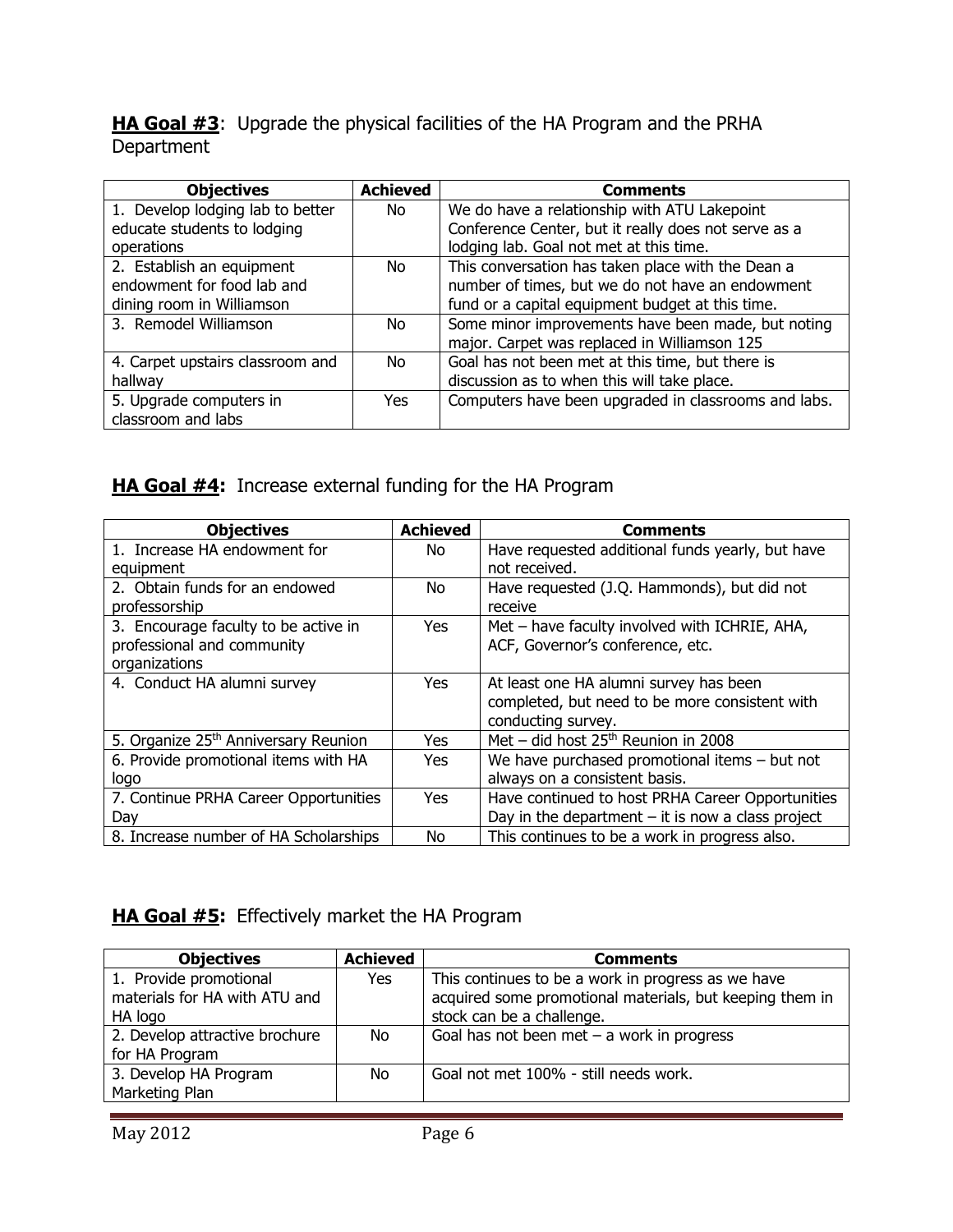#### **5-YEAR STRATEGIC PLAN FOR HOSPITALITY ADMINISTRATION 2012 – 2017**

As part of the strategic planning process, the HA faculty reviewed the strengths, weaknesses, opportunities and threats related to the Hospitality Administration Program and the PRHA Department.

#### HOSPITALITY ADMINISTRATION SWOT ANALYSIS

| <b>Strengths</b>                                                                      | <b>Weaknesses</b>                                                | <b>Opportunities</b>                                                                        | <b>Threats</b>                                                             |
|---------------------------------------------------------------------------------------|------------------------------------------------------------------|---------------------------------------------------------------------------------------------|----------------------------------------------------------------------------|
| ATU has strong<br>academic programs<br>in business and<br>recreation to support<br>НA | No full service<br>hotels in close<br>proximity to ATU           | ATU has been one of<br>the fastest growing<br>4-year academic<br>institution in<br>Arkansas | Low faculty salaries                                                       |
| Industry support of<br>experiential learning                                          | No conference<br>facility in<br>Russellville area                | ATU is centrally<br>located                                                                 | Reliance on state<br>funding                                               |
| Kitchen/Dining<br>Room facilities                                                     |                                                                  | ETech program                                                                               | Higher cost of<br>education                                                |
| Diversity of students<br>& faculty                                                    | Poor technology<br>training & support                            | Combination with<br>Recreation and Parks                                                    | No lodging lab                                                             |
| Online courses                                                                        | Lack of capital<br>funds for new and<br>replacement<br>equipment | Proliferation of<br>ProStart/LMP<br>Programs in vo-techs<br>& high schools                  | Other 4- year HA<br>programs in state                                      |
| Technology in<br>classrooms                                                           | Too few dollars in<br>library funds                              | Availability of<br>Lakepoint<br>Conference Center<br>for labs                               | Cross-listed courses<br>- HA and CUL -<br>differing levels of<br>knowledge |
| Small classroom size                                                                  | Too few dollars for<br>faculty travel                            | ATU Ozark obtained<br>Russellville Career<br>Center                                         | <b>Transfer students</b>                                                   |
| Strong management<br>degree                                                           | Shortage of<br>professional<br>development funds                 | Scholarship<br>development<br>(State and ATU)                                               | Advising issues<br>(students being<br>advised incorrectly)                 |
| Strong academic<br>program                                                            | Located in dry<br>county                                         | Enhanced student<br>recruiting                                                              | No funds to replace<br>equipment in<br>kitchen and dining<br>room          |
| Faculty/Student ratio                                                                 | Lack of support for<br>program and<br>department<br>fundraising  | Rural development<br>grants                                                                 | Heavy teaching<br>load - no release<br>time                                |
| One of only two<br>baccalaureate<br>programs in<br>Arkansas                           | Building is not fully<br>handicapped<br>accessible               | Associate's degree in<br>Culinary<br>Management                                             | Lack of support<br>personnel (no<br>teaching or<br>graduate<br>assistants) |
| Arkansans staying in<br>state for vacations                                           | Low faculty salaries                                             | Structured internship                                                                       |                                                                            |
| Structured internship                                                                 | Old building                                                     | Utilization of kitchen<br>for continuing and<br>professional<br>education                   |                                                                            |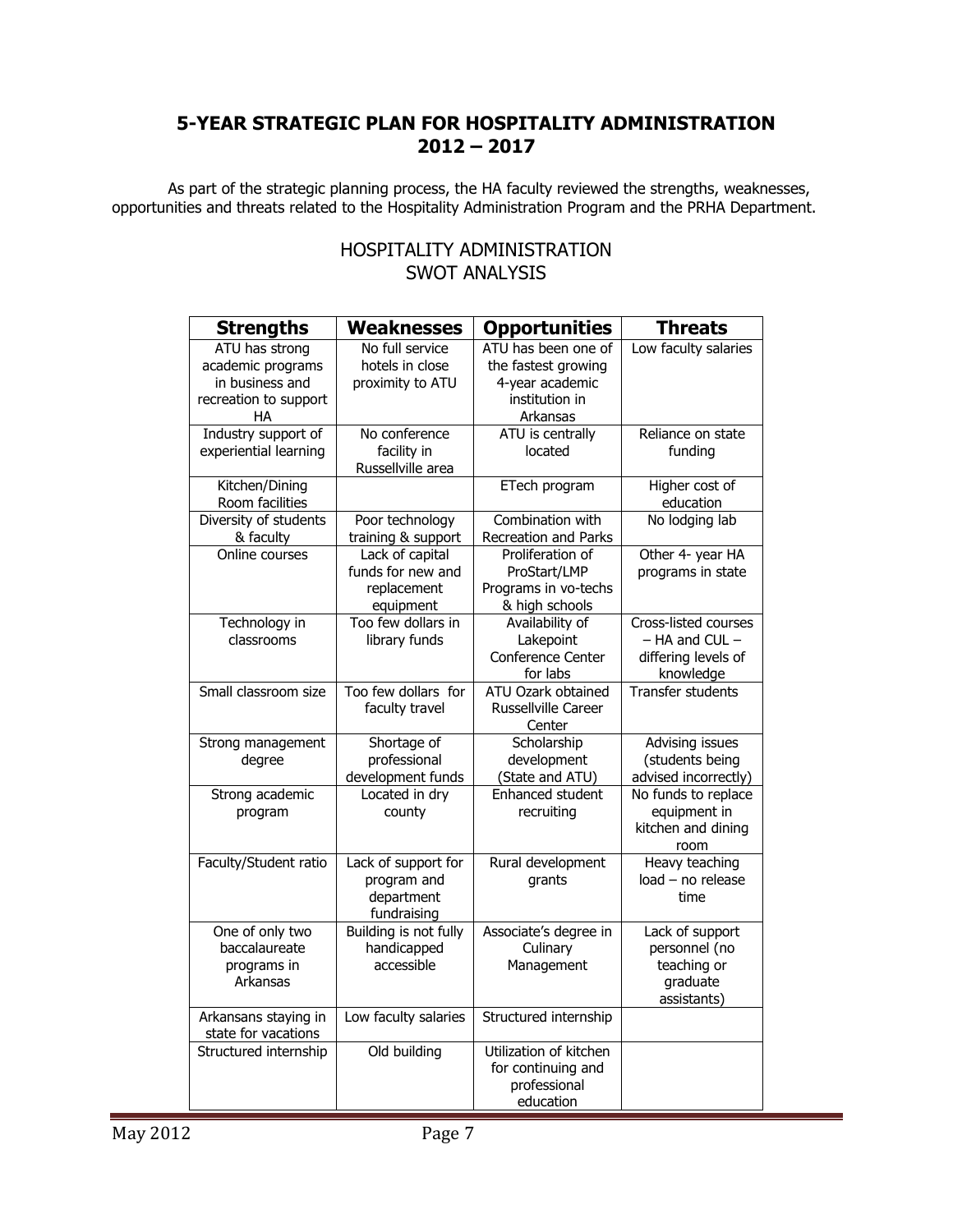| Location of ATU                                            | Limited classroom<br>space                               | Increased job<br>opportunities due to<br>availability of liquor<br>licenses |  |
|------------------------------------------------------------|----------------------------------------------------------|-----------------------------------------------------------------------------|--|
| Combination with RP                                        | No lodging lab                                           | Increased lab<br>opportunities due to<br>availability of liquor<br>licenses |  |
| Potential for<br>scholarships from<br>hospitality industry | Lack of grants                                           | Increased tourism to<br>state (Crystal<br>Bridges in NWA)                   |  |
| Various emphasis<br>areas                                  | Decreasing<br>enrollment of<br>international<br>students |                                                                             |  |
| Associate degree in<br>Culinary<br>Management              |                                                          |                                                                             |  |
| One-on-one student<br>advising                             |                                                          |                                                                             |  |
| Faculty expertise                                          |                                                          |                                                                             |  |
| Experienced adjunct<br>faculty                             |                                                          |                                                                             |  |
| Lake Point<br>Conference Center                            |                                                          |                                                                             |  |
| Four faculty<br>members                                    |                                                          |                                                                             |  |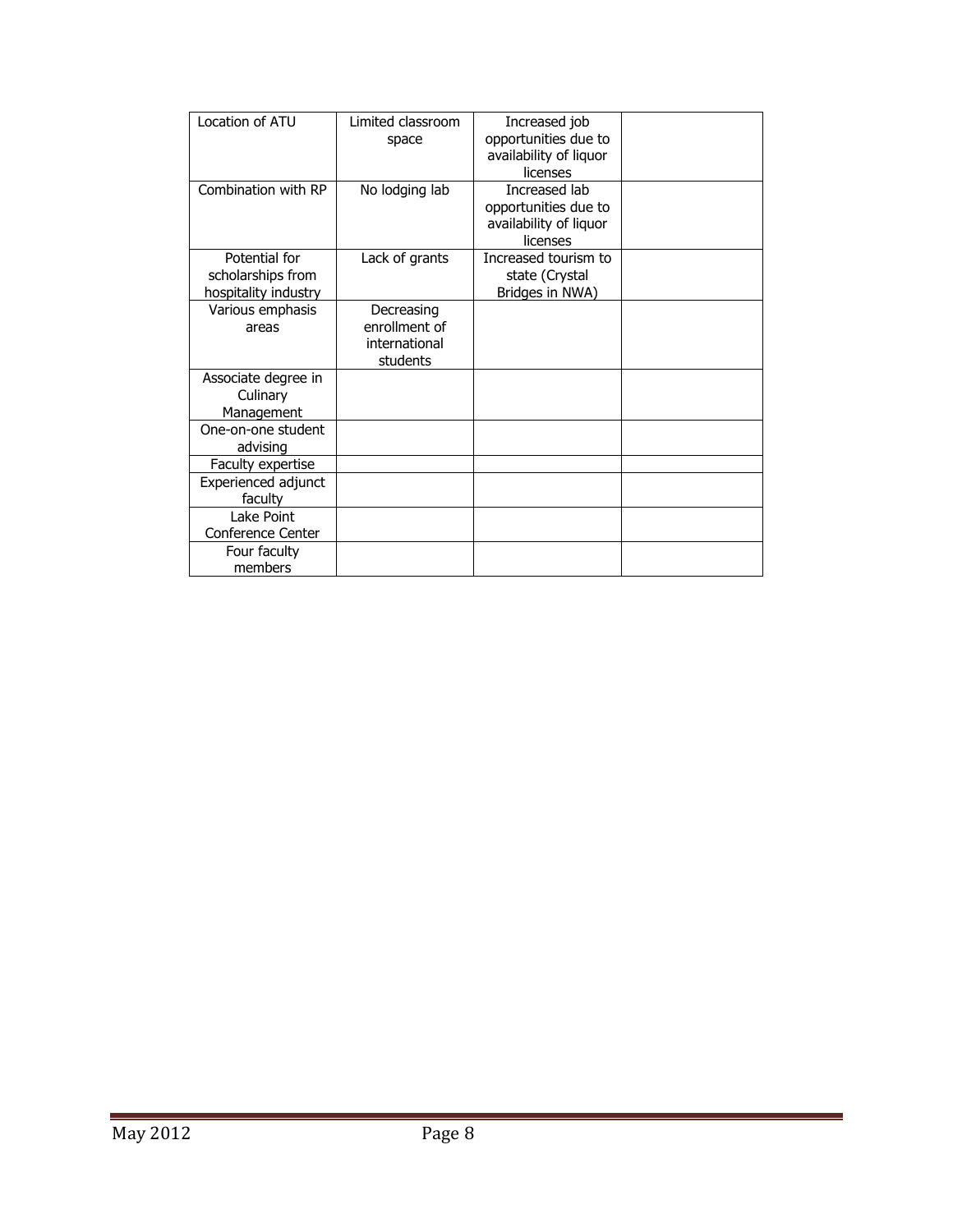#### **HOSPITALITY ADMINISTRATION 5-YEAR STRATEGIC PLAN 2012 - 2017**

**HA Goal #1:** To provide quality undergraduate education, through teaching, technology, and field experiences, that prepare professional graduates in food and beverage management, lodging and club management, and tourism and event management.

|                                                                | Program<br><b>Objectives</b>                                                                                                                | <b>Target Date</b>                                                                                                                                                      | <b>Primary person and/or</b><br>entities responsible                                 | <b>Comments</b>                                                                                                                            |
|----------------------------------------------------------------|---------------------------------------------------------------------------------------------------------------------------------------------|-------------------------------------------------------------------------------------------------------------------------------------------------------------------------|--------------------------------------------------------------------------------------|--------------------------------------------------------------------------------------------------------------------------------------------|
| $\mathbf{1}$                                                   | <b>Engage HA</b><br><b>Advisory</b><br><b>Committee</b>                                                                                     | Plan one HA Advisory<br>Committee meeting for<br>each Academic Year -<br>schedule for Spring of<br>each year                                                            | Department Head and HA<br><b>Faculty Members</b>                                     | Will be meeting in August<br>and November of 2014                                                                                          |
| 2.                                                             | <b>Maintain ACPHA</b><br><b>Accreditation</b>                                                                                               | <b>Complete Annual Reports</b><br>in a timely manner<br>(December 2014)                                                                                                 | Department Head                                                                      | Retrieve information for<br>all necessary resources<br>early in fall semester                                                              |
| <b>Add upper division</b><br>3.<br>food and beverage<br>course |                                                                                                                                             | Have course ready to be<br>added to curriculum by<br>July 1, 2015                                                                                                       | Department Head and HA<br><b>Faculty Members</b>                                     | Work with HA faculty to<br>determine what type of<br>course is needed -<br>consider assessment<br>results                                  |
| 4.                                                             | <b>Increase funds for</b><br>professional<br>development                                                                                    | Propose an increase in<br>travel funds for each<br>academic year (Spring)                                                                                               | Department Head and Dean<br>of College of Engineering and<br><b>Applied Sciences</b> | Request annually                                                                                                                           |
| 5.                                                             | Develop more web<br><b>courses</b>                                                                                                          | Develop one web course<br>during each academic<br>year                                                                                                                  | Department Head and HA<br><b>Faculty Members</b>                                     | Encourage faculty to take<br>ETech course $-$ one<br>faculty member each<br>semester                                                       |
| 6.                                                             | <b>Increase travel</b><br>funds                                                                                                             | Propose an increase in<br>travel funds for each<br>academic year                                                                                                        | Department Head and Dean<br>of College of Engineering and<br><b>Applied Sciences</b> | Request annually                                                                                                                           |
| 7.                                                             | <b>Increase library</b><br>funds                                                                                                            | Propose an increase in<br>library funds for each<br>academic year                                                                                                       | Department Head                                                                      | Request annually                                                                                                                           |
| 8.                                                             | <b>Require HA faculty</b><br>to be actively<br>involved in their<br>discipline (project<br>presentation, or<br>professional<br>involvement) | Initiate this practice in<br>each academic year -<br>and require in 2015/16                                                                                             | Department Head                                                                      | Work towards this goal<br>as University is moving<br>this direction $-$ keeps<br>faculty abreast of current<br>trends/issues in the field. |
| 9.                                                             | <b>Provide</b><br>technological<br>advances for HA<br>learning<br>environment                                                               | Address technology<br>needs to best prepare<br>HA graduates on a yearly<br>$basis - purchase$<br>technology for classroom<br>and labs yearly $-$ starting<br>in 2014/15 | Department Head and HA<br><b>Faculty Members</b>                                     | It is difficult to keep<br>current with technology<br>in the field, but we need<br>to do so to best prepare<br>our graduates               |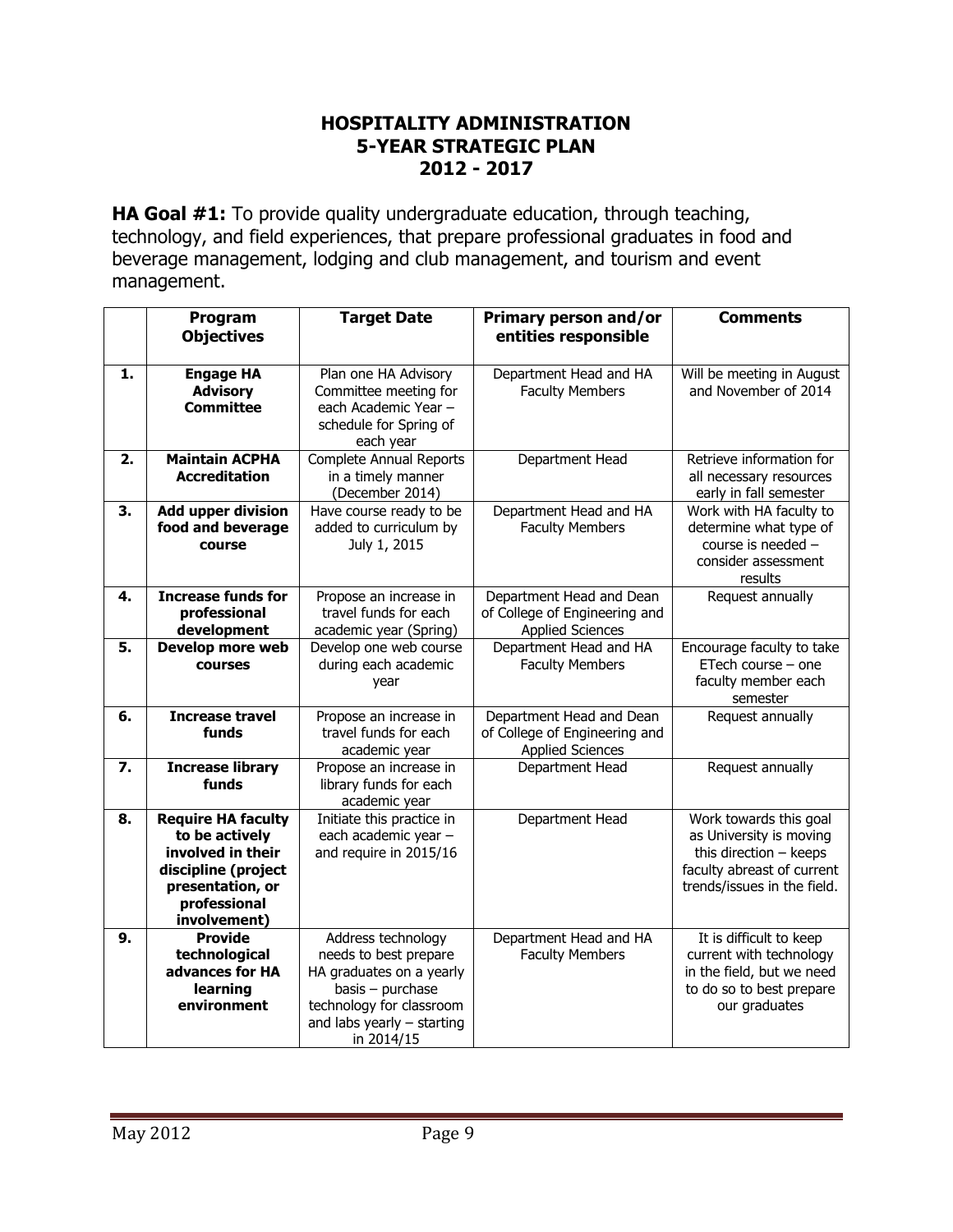**HA Goal #2:** Promote the HA Program and the uniqueness of its curricula in Arkansas and surrounding region; recruit quality individuals for the HA Program statewide in the state, region, and nation.

|    | Program<br><b>Objectives</b>                                                                              | <b>Target Date</b>                                                | <b>Primary person</b><br>and/or entities<br>responsible                                    | <b>Comments</b>                                                                  |
|----|-----------------------------------------------------------------------------------------------------------|-------------------------------------------------------------------|--------------------------------------------------------------------------------------------|----------------------------------------------------------------------------------|
| 1. | <b>Increase enrollment of HA</b><br>Program to 150 majors                                                 | Accomplish by<br>academic year<br>2016/2017                       | Department Head, HA<br>Faculty, and ATU<br>Admission's Office need to<br>all work together | Working on recruitment<br>strategies                                             |
| 2. | <b>Upgrade and maintain</b><br>PRHA website - keep HA<br>information current                              | Continuous process<br>with initial effort<br>beginning in 2014/15 | Department Head, HA<br>Faculty, and PRHA<br>Administrative Specialist                      | Make a concerted effort<br>to update and maintain<br>department website          |
| 3. | <b>Continue articulation</b><br>agreements with Arkansas<br>high schools using<br><b>ProStart program</b> | Continuous process<br>with initial effort<br>beginning in 2013/14 | Department Head and<br>Susan West                                                          | Work with Arkansas<br><b>Hospitality Society</b>                                 |
| 4. | Produce an annual report<br>on HA programs/activities                                                     | Continuous process<br>with initial effort<br>beginning in 2014/15 | <b>HA Event Coordinator and</b><br>Department Head                                         | Focus on this with<br>hiring of HA Event<br>Coordinator                          |
| 5. | <b>Create and implement an</b><br><b>HA Orientation course</b>                                            | Completion date of<br><b>Fall 2015</b>                            | Department Head and HA<br>Faculty                                                          | Model off of TECH 1001                                                           |
| 6. | <b>Continue to improve Work</b><br><b>Experience and Internship</b><br>courses                            | Continuous beginning<br>with 2013/14                              | Department Head and HA<br>Faculty (West, D. Lee, & S.<br>Lee)                              | Improve experiences<br>and outcomes for<br>students enrolled in<br>these courses |
| 7. | <b>Emphasize importance of</b><br>internship in student<br>career placement                               | Continuous beginning<br>with 2013/14                              | HA 4001 Internship<br>Preparation Instructor and<br><b>ATU Career Services</b>             | Internship prep, Career<br>Services, etc.                                        |
| 8. | <b>Encourage HA student to</b><br>be actively involved in<br>community service                            | Accomplish by<br>academic year<br>2015/16                         | <b>HA Faculty</b>                                                                          | Work with Student<br>Services and HA Event<br>Coordinator                        |
| 9. | <b>Enhance relationships</b><br>with community colleges<br>in the state                                   | Continuous process<br>with initial effort<br>beginning in 2014/15 | Department Head, HA<br>Faculty, and HA Event<br>Coordinator                                | Need to attend<br>community college<br>career fairs and make<br>yearly visits    |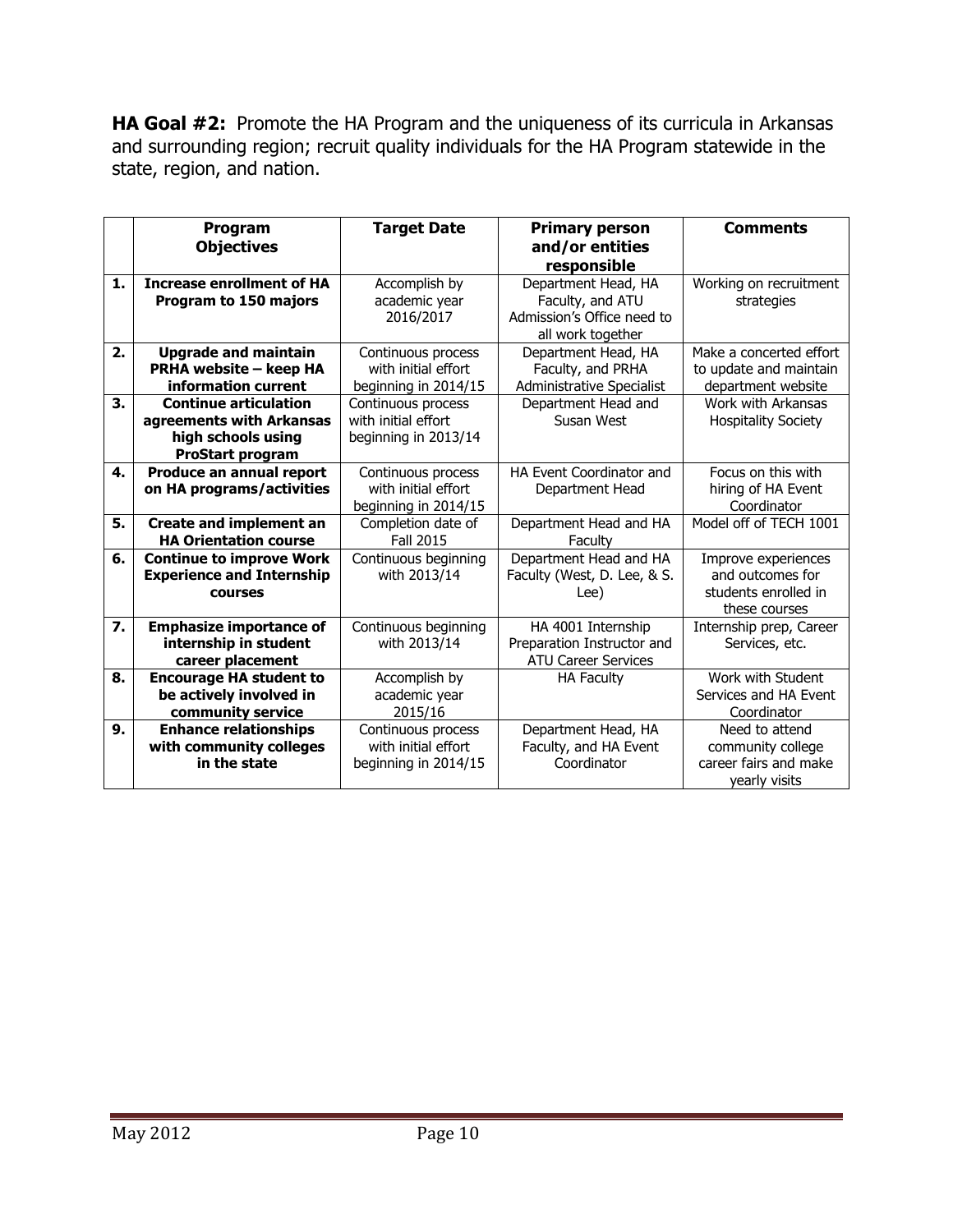**HA Goal #3**: Upgrade the physical facilities of the HA Program and the PRHA Department

|    | Program<br><b>Objectives</b>                                                                      | <b>Target Date</b>                                                                   | <b>Primary person</b><br>and/or entities<br>responsible                                              | <b>Comments</b>                                                                             |
|----|---------------------------------------------------------------------------------------------------|--------------------------------------------------------------------------------------|------------------------------------------------------------------------------------------------------|---------------------------------------------------------------------------------------------|
| 1. | <b>Develop lodging</b><br>lab to better<br>prepare students<br>for lodging<br>operations          | Start small in 2015                                                                  | Susan West                                                                                           | Practical application of<br>skills learned in classroom                                     |
| 2. | <b>Establish an</b><br>equipment<br>endowment for<br>food lab and<br>dining room in<br>Williamson | Work towards having<br>something established in<br>2016                              | Department Head, Dean of<br>Engineering and Applied<br>Sciences, and ATU<br>Development Office       | Need to look into<br>endowment or capital<br>equipment fund                                 |
| 4. | <b>Remodel</b><br>Williamson                                                                      | Total upgrade of Williamson<br>Hall by $2020 -$ want to start<br>discussions in 2015 | Department Head, Dean of<br>College of Applied<br>Sciences, and Director of<br><b>Physical Plant</b> | Would like to see central<br>heat and air, fire exits,<br>elevator, additional<br>classroom |
| 5. | <b>Continue to</b><br>upgrade<br>landscaping<br>around<br>Williamson                              | Start to work with grounds<br>crew in 2014/15                                        | Department Head, Dean of<br>College of Applied<br>Sciences, and Director of<br>Physical Plant        | Improve overall<br>appearance of building $-$<br>make it more inviting for<br>quests        |
| 6. | Develop outdoor<br>pavilion                                                                       | Begin exploring possibilities<br>in 2014/15                                          | Department Head                                                                                      | Could be utilized for<br>classes, marketing tool                                            |
| 7. | <b>Upgrade</b><br>computers in<br>classrooms and<br>labs                                          | Computers and computer<br>software should be<br>upgraded every three years           | Department Head and<br>Office of Information<br><b>Services</b>                                      | Should be updated on a<br>regular basis                                                     |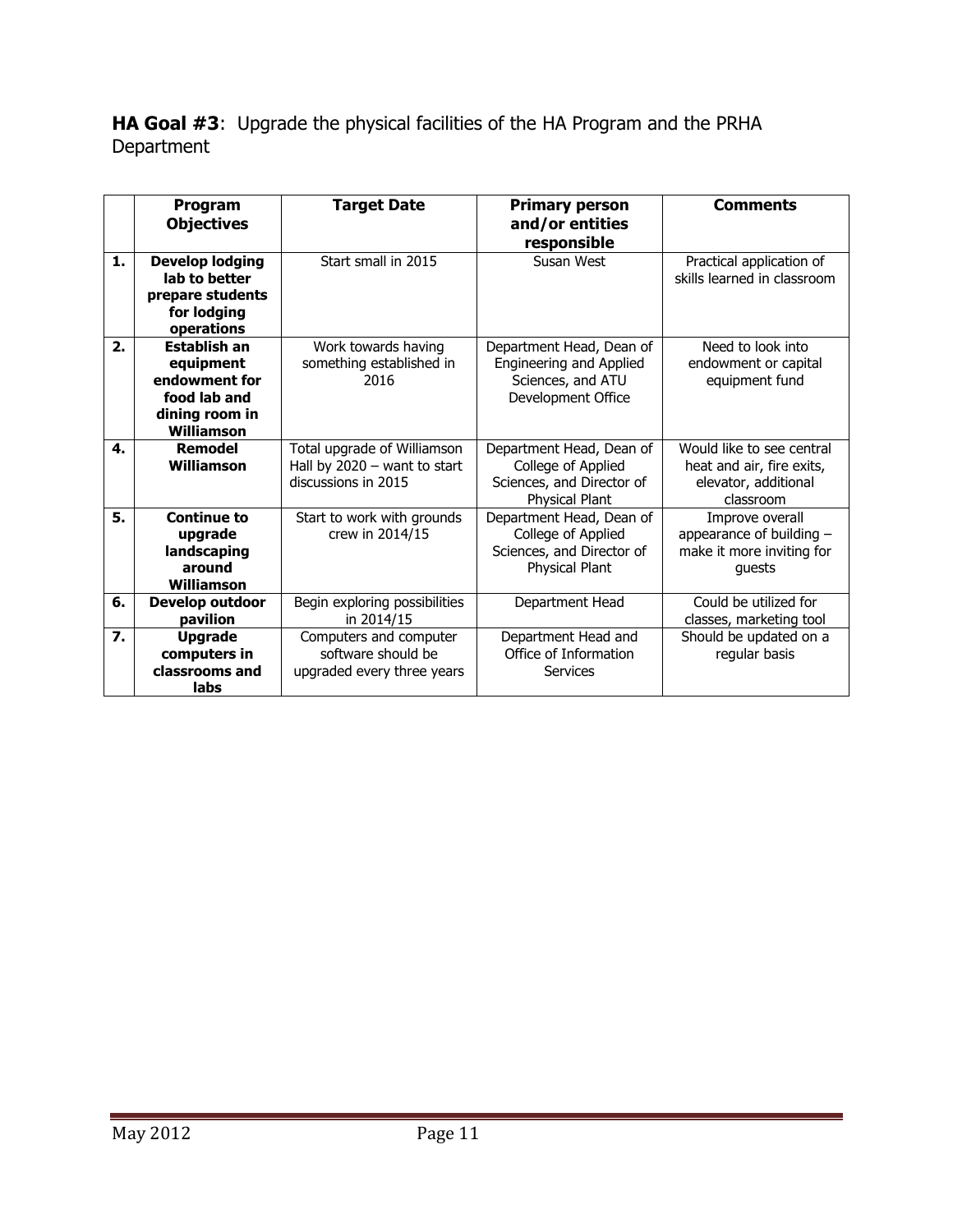**HA Goal #4:** Increase the HA endowment fund in order to provide scholarships; increase the support of alumni and friends.

|    | Program<br><b>Initiatives</b>                                                                                        | <b>Target Date</b>                                           | <b>Primary person</b><br>and/or entities<br>responsible                              | <b>Comments</b>                                                                               |
|----|----------------------------------------------------------------------------------------------------------------------|--------------------------------------------------------------|--------------------------------------------------------------------------------------|-----------------------------------------------------------------------------------------------|
| 1. | <b>Increase HA endowment for</b><br>replacement and new<br>equipment                                                 | Continuous<br>process - start in<br>2012/13                  | Department Head, HA<br>Faculty, and ATU<br>Development Office                        | Encourage relationships<br>with HA alumni and<br>encourage to give back                       |
| 2. | <b>Encourage faculty and</b><br>students to be professionally<br>involved at the local, state,<br>and national level | Continuous<br>process                                        | Department Head and<br><b>HA Faculty</b>                                             | Mentor faculty and<br>students, take students<br>to national, state, and<br>local conferences |
| 3. | <b>Identify and survey HA alumni</b>                                                                                 | Will do on a<br>yearly basis $-$<br>starting with<br>2014/15 | Department Head, PRHA<br>Dept. Administrative<br>Assistant, and ATU<br>Alumni Office | On-going process                                                                              |
| 4. | <b>Encourage faculty to be</b><br>involved in the community                                                          | On-going starting<br>with 2013/14                            | Department Head                                                                      | Volunteer for projects in<br>community - with and<br>without students                         |
| 5. | <b>Continue partnerships with</b><br>local, state, national, private,<br>and non-profit entities                     | Continuous                                                   | Department Head, HA<br>Faculty, and HA Event<br>Coordinator                          | On-going $-$ involving<br>class and service projects                                          |
| 6. | Host a major HA Alumni event<br>at least once a year                                                                 | Continuous<br>starting with 2013                             | Department Head, HA<br>Faculty, and Event<br>Coordinator                             | Events at TECH Open<br>House, Homecoming,<br>PRHA Career Opportunity<br>Day, etc.             |
| 7. | <b>Continue to have an active HA</b><br><b>Advisory Committee and meet</b><br>at least once a year                   | Spring semester<br>from this point<br>forward                | Department Head                                                                      | Yearly or called meetings                                                                     |
| 8. | <b>Increase number of HA</b><br><b>Scholarships</b>                                                                  | Would like to have<br>one added by<br>2017                   | Department Head, HA<br>Faculty, and ATU<br>Development Office                        | Look into opportunities<br>for additional<br>scholarships                                     |